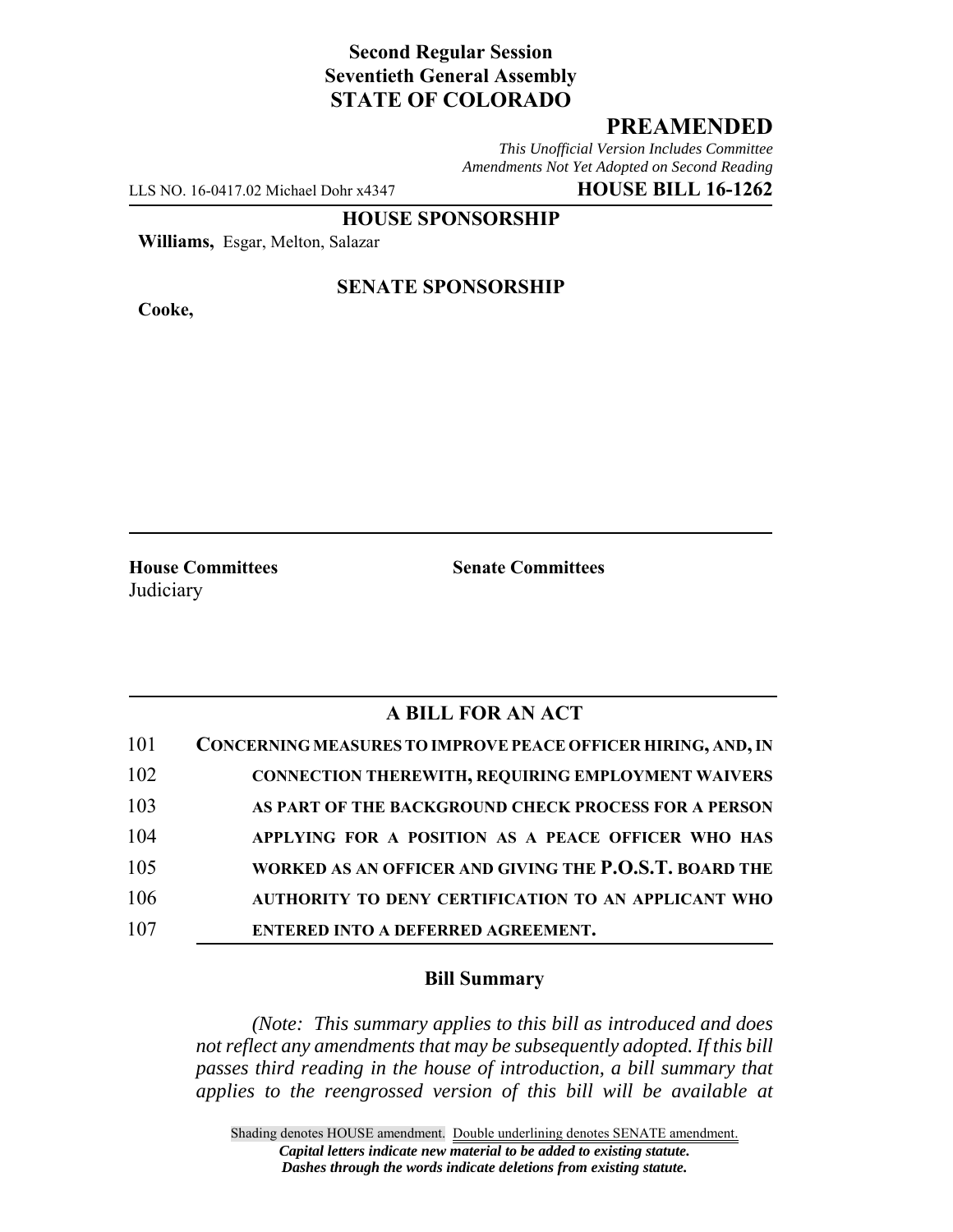#### *http://www.leg.state.co.us/billsummaries.)*

Each law enforcement agency in the state that interviews a candidate for a peace officer position who has worked at another law enforcement agency or in private security shall require the candidate to execute a waiver. The waiver will allow the candidate's previous law enforcement agency or private security company employers to disclose all files pertaining to the applicant, including internal affairs files, to the interviewing agency and releases the interviewing agency and each law enforcement agency or private security company that employed the candidate from any liability related to the use and disclosure of the files. The interviewing agency must submit the waiver to each law enforcement agency or private security company at least 10 days before making a hiring decision. A state or local law enforcement agency or private security company that receives a waiver shall provide the disclosure to the Colorado law enforcement agency that is interviewing the candidate not more than 7 days after such receipt.

The bill requires a P.O.S.T. certification applicant who has worked at another law enforcement agency to execute the same waiver as described above.

Under current law, the P.O.S.T. board must deny certification to a person who was convicted of any felony and certain misdemeanors. The bill gives the P.O.S.T. board the authority to deny certification to a person who entered into a deferred judgment, deferred prosecution, diversion agreement, or deferred adjudication for any of those crimes or had a juvenile adjudication for any of those crimes.

- 1 *Be it enacted by the General Assembly of the State of Colorado:*
- 2 **SECTION 1.** In Colorado Revised Statutes, **add** 24-33.5-115 as
- 3 follows:

4 **24-33.5-115. Peace officer hiring - required use of waiver -**

5 **definitions.** (1) A STATE OR LOCAL LAW ENFORCEMENT AGENCY SHALL

- 6 REQUIRE EACH CANDIDATE THAT IT INTERVIEWS FOR A PEACE OFFICER
- 7 POSITION WHO HAS BEEN EMPLOYED BY ANOTHER LAW ENFORCEMENT
- 8 AGENCY OR GOVERNMENTAL AGENCY TO EXECUTE A WRITTEN WAIVER
- 9 THAT EXPLICITLY AUTHORIZES EACH LAW ENFORCEMENT AGENCY OR
- 10 GOVERNMENTAL AGENCY THAT HAS EMPLOYED THE CANDIDATE TO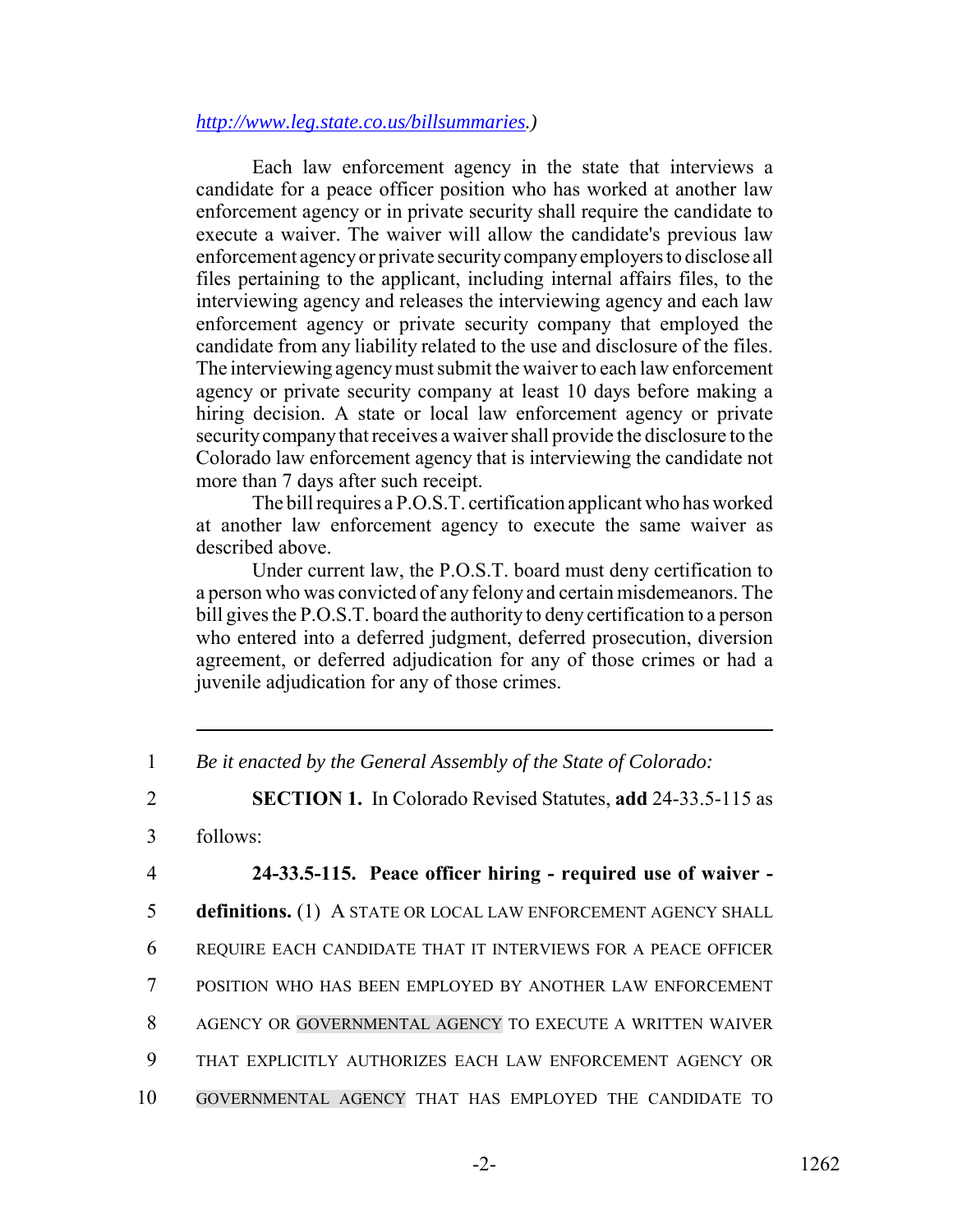DISCLOSE THE APPLICANT'S FILES, INCLUDING INTERNAL AFFAIRS FILES, TO THE STATE OR LOCAL LAW ENFORCEMENT AGENCY AND RELEASES THE INTERVIEWING AGENCY AND EACH LAW ENFORCEMENT AGENCY OR GOVERNMENTAL AGENCY THAT EMPLOYED THE CANDIDATE FROM ANY LIABILITY RELATED TO THE USE AND DISCLOSURE OF THE FILES. A CANDIDATE WHO REFUSES TO EXECUTE THE WAIVER SHALL NOT BE CONSIDERED FOR EMPLOYMENT BY THE INTERVIEWING AGENCY. THE AGENCY INTERVIEWING THE CANDIDATE SHALL, AT LEAST TWENTY-ONE DAYS PRIOR TO MAKING THE HIRING DECISION, SUBMIT THE WAIVER TO EACH LAW ENFORCEMENT AGENCY OR GOVERNMENTAL AGENCY THAT HAS 11 EMPLOYED THE CANDIDATE. A STATE OR LOCAL LAW ENFORCEMENT AGENCY OR GOVERNMENTAL AGENCY THAT RECEIVES SUCH A WAIVER 13 SHALL PROVIDE THE DISCLOSURE TO THE AGENCY THAT IS CONSIDERING 14 THE CANDIDATE FOR EMPLOYMENT NOT MORE THAN TWENTY-ONE DAYS AFTER SUCH RECEIPT.

 (2) A STATE OR LOCAL LAW ENFORCEMENT AGENCY IS NOT REQUIRED TO PROVIDE THE DISCLOSURES DESCRIBED IN SUBSECTION (1) OF THIS SECTION IF THE AGENCY IS PROHIBITED FROM PROVIDING THE DISCLOSURE PURSUANT TO A BINDING NONDISCLOSURE AGREEMENT TO WHICH THE AGENCY IS A PARTY, WHICH AGREEMENT WAS EXECUTED 21 BEFORE THE EFFECTIVE DATE OF THIS SECTION.

 (3) A STATE OR LOCAL LAW ENFORCEMENT AGENCY OR GOVERNMENTAL AGENCY IS NOT LIABLE FOR COMPLYING WITH THE PROVISIONS OF THIS SECTION OR PARTICIPATING IN AN OFFICIAL ORAL INTERVIEW WITH AN INVESTIGATOR REGARDING THE CANDIDATE.

26 (4) AS USED IN THIS SECTION, UNLESS THE CONTEXT OTHERWISE REQUIRES: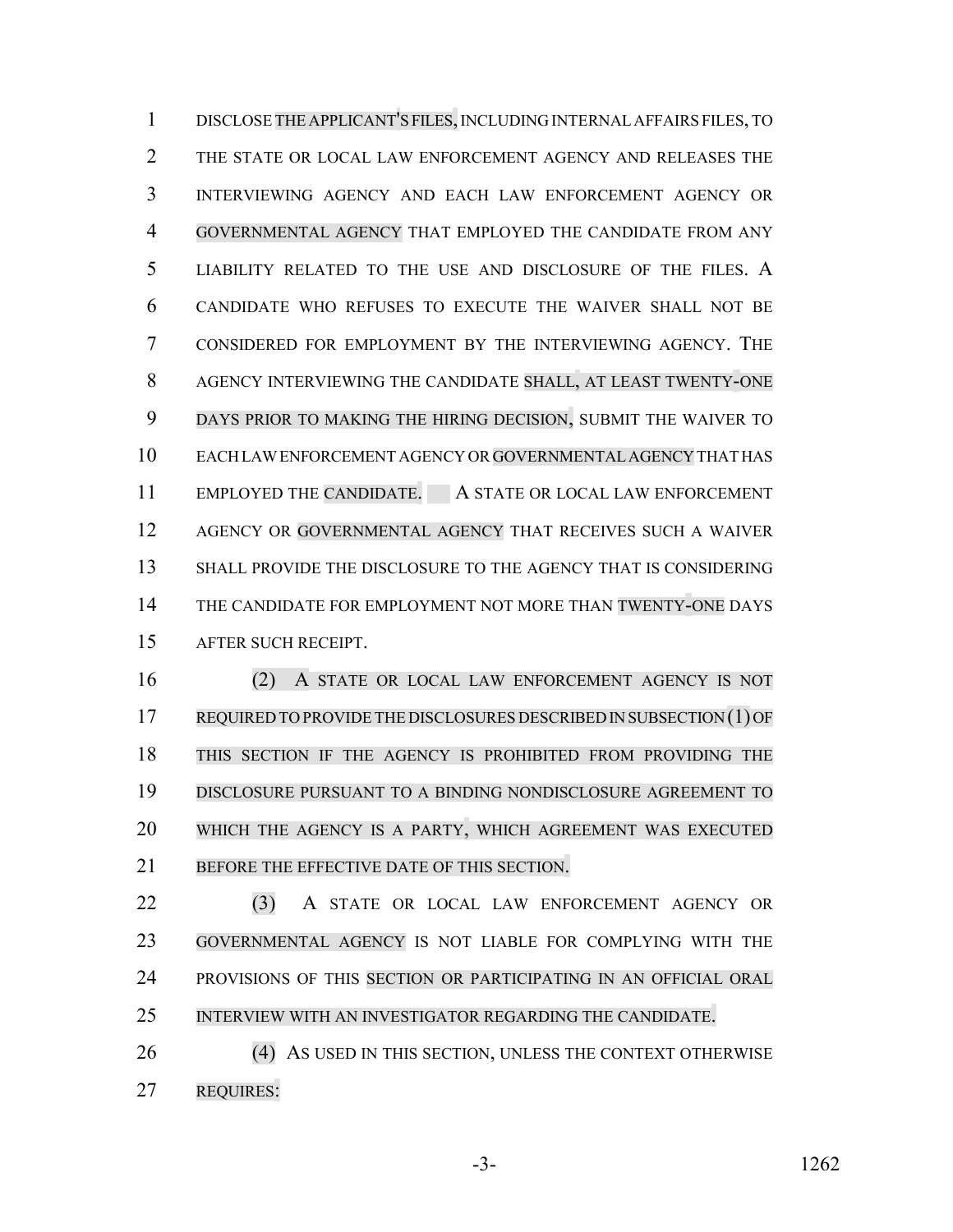| $\mathbf{1}$   | (a) "FILES" MEANS ALL PERFORMANCE REVIEWS, ANY OTHER FILES               |
|----------------|--------------------------------------------------------------------------|
| $\overline{2}$ | RELATED TO JOB PERFORMANCE, ADMINISTRATIVE FILES, GRIEVANCES,            |
| 3              | PREVIOUS PERSONNEL APPLICATIONS, PERSONNEL RELATED CLAIMS,               |
| $\overline{4}$ | DISCIPLINARY ACTIONS, AND ALL COMPLAINTS, EARLY WARNINGS, AND            |
| 5              | CONDEMNATIONS.                                                           |
| 6              | (b) "STATE OR LOCAL LAW ENFORCEMENT AGENCY" MEANS:                       |
| 7              | (I)<br>THE COLORADO STATE PATROL CREATED PURSUANT TO                     |
| 8              | SECTION 24-33.5-201;                                                     |
| 9              | (II)<br>THE COLORADO BUREAU OF INVESTIGATION CREATED                     |
| 10             | PURSUANT TO SECTION 24-33.5-401;                                         |
| 11             | (III) A COUNTY SHERIFF'S OFFICE;                                         |
| 12             | (IV) A MUNICIPAL POLICE DEPARTMENT;                                      |
| 13             | (V)<br>THE DIVISION OF PARKS AND WILDLIFE WITHIN THE                     |
| 14             | DEPARTMENT OF NATURAL RESOURCES CREATED PURSUANT TO SECTION              |
| 15             | $24 - 1 - 124$ ; OR                                                      |
| 16             | (VI) A TOWN MARSHAL'S OFFICE.                                            |
| 17             | <b>SECTION 2.</b> In Colorado Revised Statutes, add 24-35-120 as         |
| 18             | follows:                                                                 |
| 19             | 24-35-120. Peace officer hiring - required use of waiver -               |
| 20             | definitions. (1) THE DEPARTMENT OF REVENUE SHALL REQUIRE EACH            |
| 21             | CANDIDATE THAT IT INTERVIEWS FOR A PEACE OFFICER POSITION WHO HAS        |
| 22             | EMPLOYED BY ANOTHER LAW ENFORCEMENT AGENCY OR<br><b>BEEN</b>             |
| 23             | GOVERNMENTAL AGENCY TO EXECUTE A WRITTEN WAIVER THAT                     |
| 24             | EXPLICITLY AUTHORIZES EACH LAW ENFORCEMENT<br><b>AGENCY</b><br><b>OR</b> |
| 25             | GOVERNMENTAL AGENCY THAT HAS EMPLOYED THE CANDIDATE TO                   |
| 26             | DISCLOSE THE APPLICANT'S FILES, INCLUDING INTERNAL AFFAIRS FILES, TO     |
| 27             | THE DEPARTMENT AND RELEASES THE DEPARTMENT AND EACH LAW                  |

-4- 1262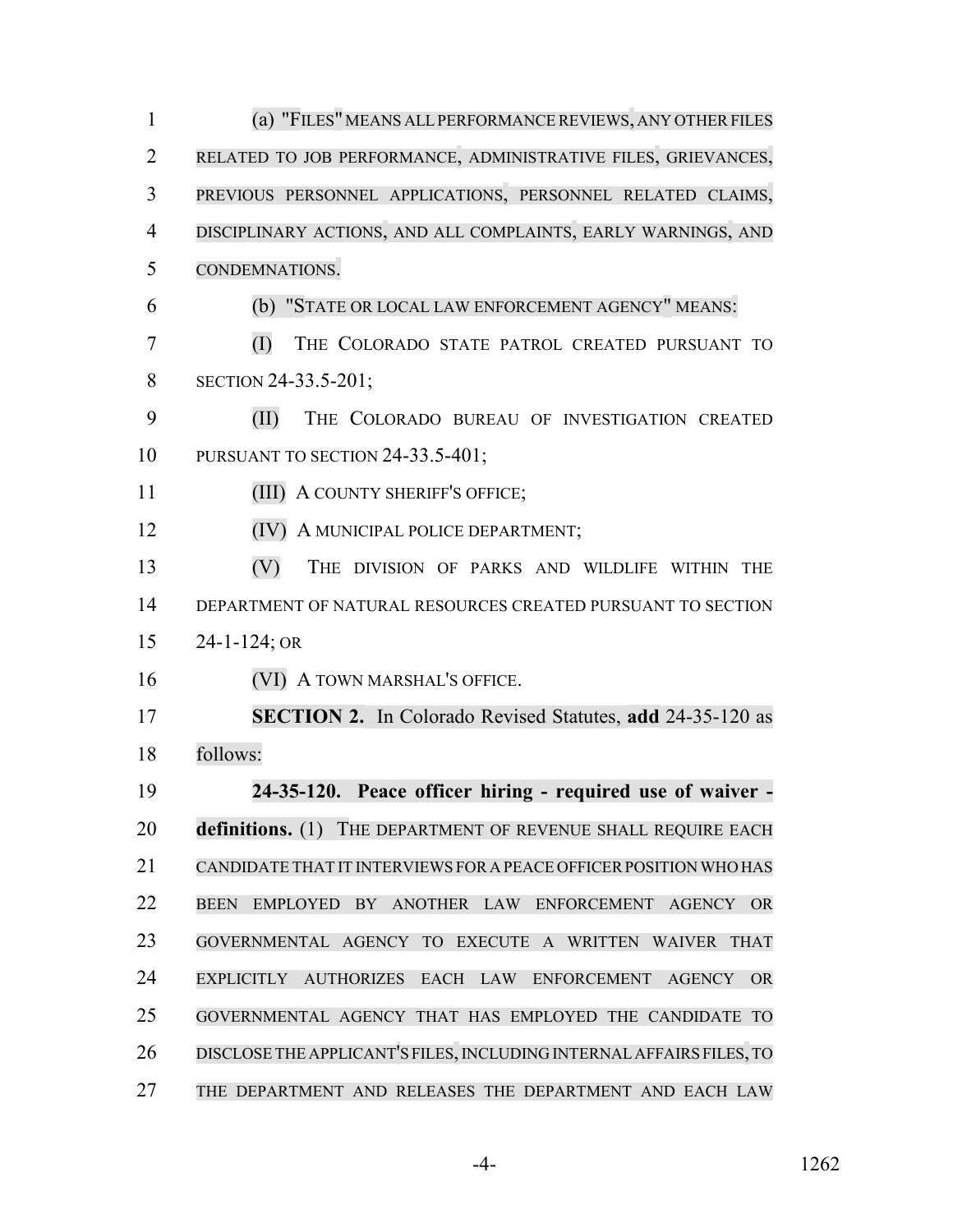ENFORCEMENT AGENCY OR GOVERNMENTAL AGENCY THAT EMPLOYED THE CANDIDATE FROM ANY LIABILITY RELATED TO THE USE AND DISCLOSURE OF THE FILES. A CANDIDATE WHO REFUSES TO EXECUTE THE WAIVER SHALL NOT BE CONSIDERED FOR EMPLOYMENT BY THE DEPARTMENT OF REVENUE.THE DEPARTMENT OF REVENUE SHALL, AT LEAST TWENTY-ONE DAYS PRIOR TO MAKING THE HIRING DECISION, SUBMIT THE WAIVER TO EACH LAW ENFORCEMENT AGENCY OR GOVERNMENTAL AGENCY THAT HAS EMPLOYED THE CANDIDATE. A STATE OR LOCAL LAW ENFORCEMENT AGENCY OR GOVERNMENTAL AGENCY THAT RECEIVES SUCH A WAIVER SHALL PROVIDE THE DISCLOSURE TO THE DEPARTMENT OF REVENUE NOT MORE THAN TWENTY-ONE DAYS AFTER SUCH RECEIPT. (2) A STATE OR LOCAL LAW ENFORCEMENT AGENCY IS NOT REQUIRED TO PROVIDE THE DISCLOSURES DESCRIBED IN SUBSECTION (1) OF THIS SECTION IF THE AGENCY IS PROHIBITED FROM PROVIDING THE DISCLOSURE PURSUANT TO A BINDING NONDISCLOSURE AGREEMENT TO WHICH THE AGENCY IS A PARTY, WHICH AGREEMENT WAS EXECUTED 17 BEFORE THE EFFECTIVE DATE OF THIS SECTION, OR PARTICIPATING IN AN OFFICIAL ORAL INTERVIEW WITH AN INVESTIGATOR REGARDING THE CANDIDATE.

 (3) A STATE OR LOCAL LAW ENFORCEMENT AGENCY OR GOVERNMENTAL ENTITY IS NOT LIABLE FOR COMPLYING WITH THE PROVISIONS OF THIS SECTION.

23 (4) AS USED IN THIS SECTION, UNLESS THE CONTEXT OTHERWISE REQUIRES:

**(a) "FILES" MEANS ALL PERFORMANCE REVIEWS, ANY OTHER FILES**  RELATED TO JOB PERFORMANCE, ADMINISTRATIVE FILES, GRIEVANCES, PREVIOUS PERSONNEL APPLICATIONS, PERSONNEL-RELATED CLAIMS,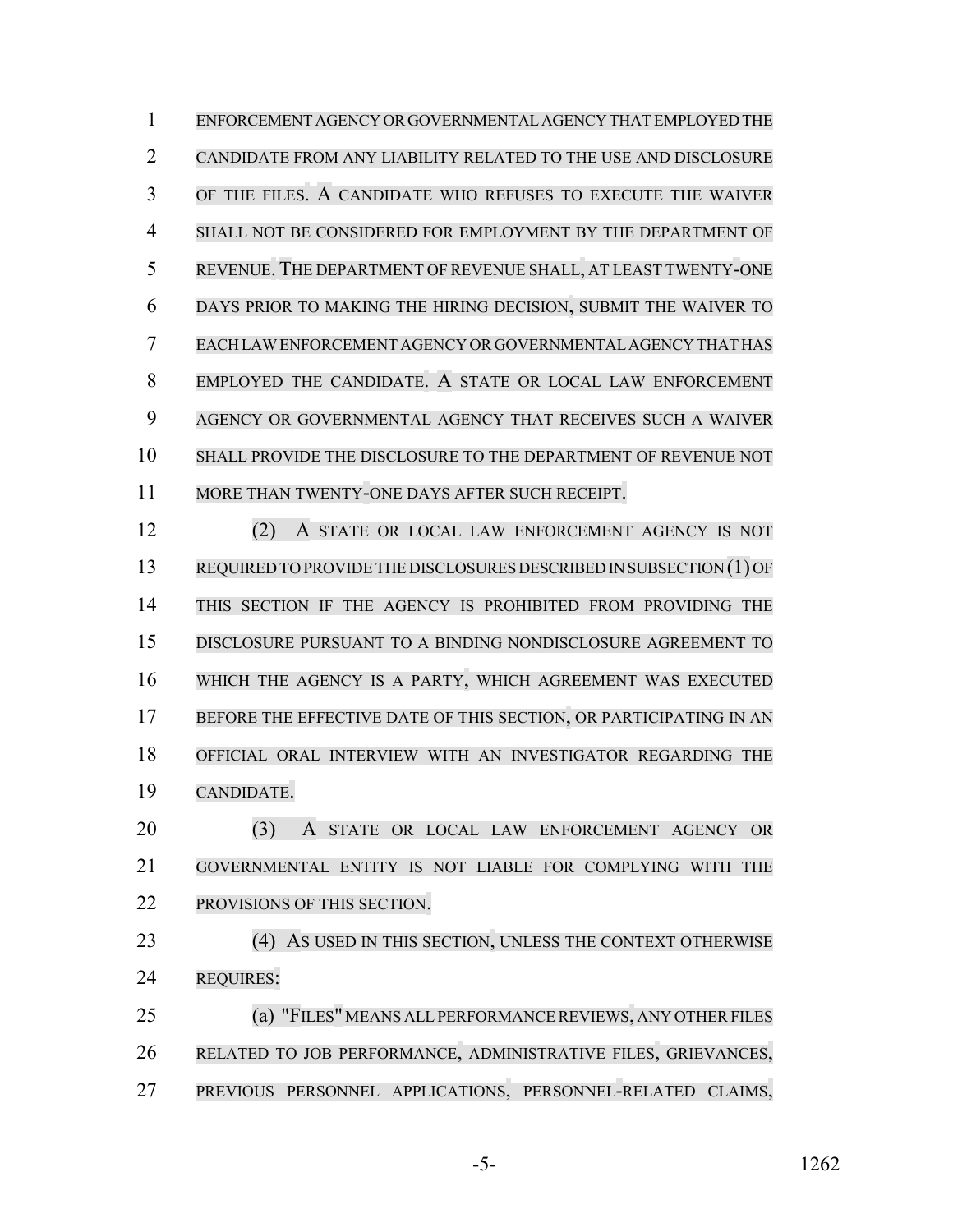DISCIPLINARY ACTIONS, AND ALL COMPLAINTS, EARLY WARNINGS, AND CONDEMNATIONS. (b) "STATE OR LOCAL LAW ENFORCEMENT AGENCY" MEANS: (I) THE COLORADO STATE PATROL CREATED PURSUANT TO SECTION 24-33.5-201; (II) THE COLORADO BUREAU OF INVESTIGATION CREATED 7 PURSUANT TO SECTION 24-33.5-401; 8 (III) A COUNTY SHERIFF'S OFFICE; (IV) A MUNICIPAL POLICE DEPARTMENT; (V) THE DIVISION OF PARKS AND WILDLIFE WITHIN THE DEPARTMENT OF NATURAL RESOURCES CREATED PURSUANT TO SECTION 24-1-124; OR (VI) A TOWN MARSHAL'S OFFICE. **SECTION 3.** In Colorado Revised Statutes, **add** 30-10-526 as follows: **30-10-526. Sheriff office hiring - required use of waiver - definitions.** (1) A SHERIFF'S OFFICE SHALL REQUIRE EACH CANDIDATE THAT IT INTERVIEWS FOR A PEACE OFFICER POSITION WHO HAS BEEN EMPLOYED BY ANOTHER LAW ENFORCEMENT AGENCY OR GOVERNMENTAL AGENCY TO EXECUTE A WRITTEN WAIVER THAT EXPLICITLY AUTHORIZES 21 EACH LAW ENFORCEMENT AGENCY OR GOVERNMENTAL AGENCY THAT HAS EMPLOYED THE CANDIDATE TO DISCLOSE THE APPLICANT'S FILES, INCLUDING INTERNAL AFFAIRS FILES, TO THE INTERVIEWING SHERIFF'S AGENCY AND RELEASES THE INTERVIEWING SHERIFF'S OFFICE AND EACH LAW ENFORCEMENT AGENCY OR GOVERNMENTAL AGENCY THAT EMPLOYED THE CANDIDATE FROM ANY LIABILITY RELATED TO THE USE AND DISCLOSURE OF THE FILES. A CANDIDATE WHO REFUSES TO EXECUTE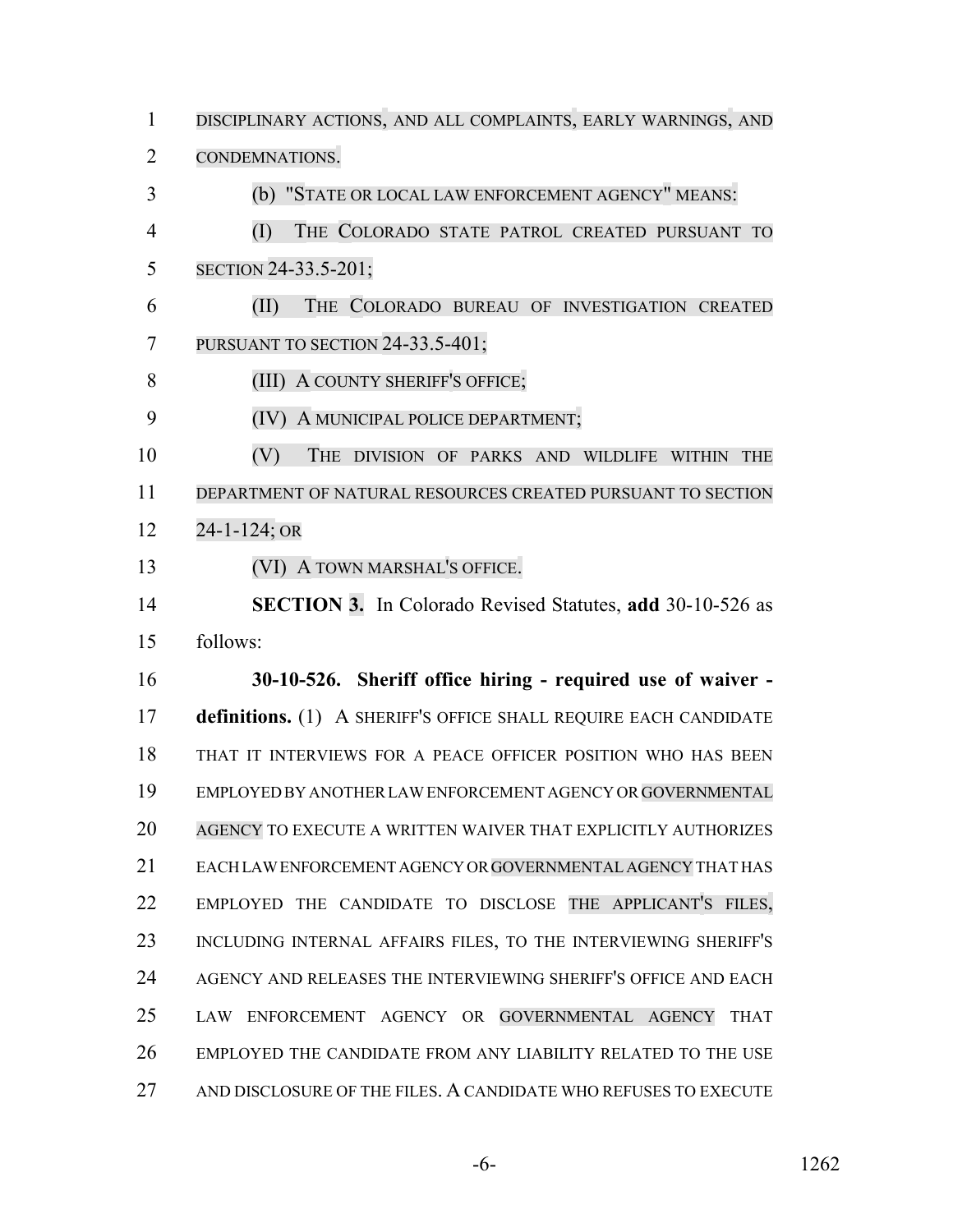THE WAIVER SHALL NOT BE CONSIDERED FOR EMPLOYMENT BY THE 2 SHERIFF'S OFFICE. THE SHERIFF'S OFFICE INTERVIEWING THE CANDIDATE SHALL, AT LEAST TWENTY-ONE DAYS PRIOR TO MAKING THE HIRING DECISION, SUBMIT THE WAIVER TO EACH LAW ENFORCEMENT AGENCY OR 5 GOVERNMENTAL AGENCY THAT HAS EMPLOYED THE CANDIDATE. A STATE OR LOCAL LAW ENFORCEMENT AGENCY OR GOVERNMENTAL AGENCY THAT RECEIVES SUCH A WAIVER SHALL PROVIDE THE DISCLOSURE TO THE SHERIFF'S OFFICE THAT IS INTERVIEWING THE CANDIDATE NOT MORE THAN TWENTY-ONE DAYS AFTER SUCH RECEIPT.

 (2) A STATE OR LOCAL LAW ENFORCEMENT AGENCY IS NOT REQUIRED TO PROVIDE THE DISCLOSURES DESCRIBED IN SUBSECTION (1) OF THIS SECTION IF THE AGENCY IS PROHIBITED FROM PROVIDING THE DISCLOSURE PURSUANT TO A BINDING NONDISCLOSURE AGREEMENT TO WHICH THE AGENCY IS A PARTY, WHICH AGREEMENT WAS EXECUTED BEFORE THE EFFECTIVE DATE OF THIS SECTION.

 (3) A STATE OR LOCAL LAW ENFORCEMENT AGENCY OR GOVERNMENTAL AGENCY IS NOT LIABLE FOR COMPLYING WITH THE PROVISIONS OF THIS SECTION OR PARTICIPATING IN AN OFFICIAL ORAL INTERVIEW WITH AN INVESTIGATOR REGARDING THE CANDIDATE.

20 (4) AS USED IN THIS SECTION, UNLESS THE CONTEXT OTHERWISE REQUIRES:

**(a) "FILES" MEANS ALL PERFORMANCE REVIEWS, ANY OTHER FILES**  RELATED TO JOB PERFORMANCE, ADMINISTRATIVE FILES, GRIEVANCES, PREVIOUS PERSONNEL APPLICATIONS, PERSONNEL RELATED CLAIMS, DISCIPLINARY ACTIONS, AND ALL COMPLAINTS, EARLY WARNINGS, AND CONDEMNATIONS.

(b) "STATE OR LOCAL LAW ENFORCEMENT AGENCY" MEANS: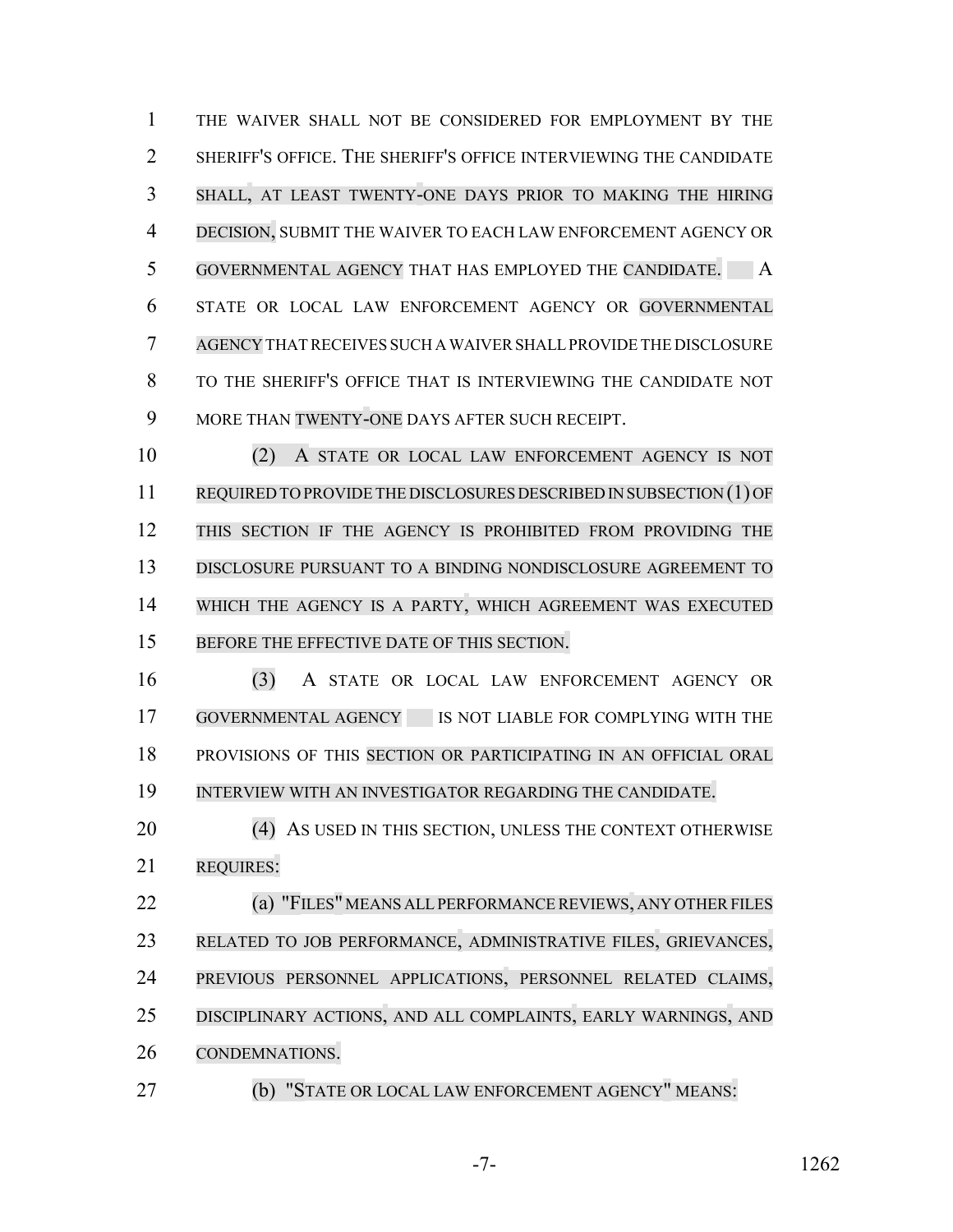(I) THE COLORADO STATE PATROL CREATED PURSUANT TO 2 SECTION 24-33.5-201, C.R.S.;

 (II) THE COLORADO BUREAU OF INVESTIGATION CREATED PURSUANT TO SECTION 24-33.5-401, C.R.S.;

(III) A COUNTY SHERIFF'S OFFICE;

(IV) A MUNICIPAL POLICE DEPARTMENT;

 (V) THE DIVISION OF PARKS AND WILDLIFE WITHIN THE DEPARTMENT OF NATURAL RESOURCES CREATED PURSUANT TO SECTION 24-1-124, C.R.S.; OR

**(VI) A TOWN MARSHAL'S OFFICE.** 

 **SECTION 4.** In Colorado Revised Statutes, **add** 31-30-108 as follows:

 **31-30-108. Peace officer hiring - required use of waiver - definitions.** (1) A MUNICIPAL POLICE DEPARTMENT OR TOWN MARSHAL'S OFFICE SHALL REQUIRE EACH CANDIDATE THAT IT INTERVIEWS FOR A PEACE OFFICER POSITION WHO HAS BEEN EMPLOYED BY ANOTHER LAW ENFORCEMENT AGENCY OR GOVERNMENTAL AGENCY TO EXECUTE A WRITTEN WAIVER THAT EXPLICITLY AUTHORIZES EACH LAW ENFORCEMENT AGENCY OR GOVERNMENTAL AGENCY THAT HAS EMPLOYED THE CANDIDATE TO DISCLOSE THE APPLICANT'S FILES, INCLUDING INTERNAL AFFAIRS FILES, TO THE MUNICIPAL POLICE DEPARTMENT OR TOWN MARSHAL'S OFFICE INTERVIEWING THE CANDIDATE AND RELEASES THE INTERVIEWING AGENCY AND EACH LAW ENFORCEMENT AGENCY OR GOVERNMENTAL AGENCY THAT EMPLOYED THE CANDIDATE FROM ANY LIABILITY RELATED TO THE USE AND DISCLOSURE OF THE FILES. A CANDIDATE WHO REFUSES TO EXECUTE THE WAIVER SHALL NOT BE CONSIDERED FOR EMPLOYMENT BY THE DEPARTMENT OR OFFICE. THE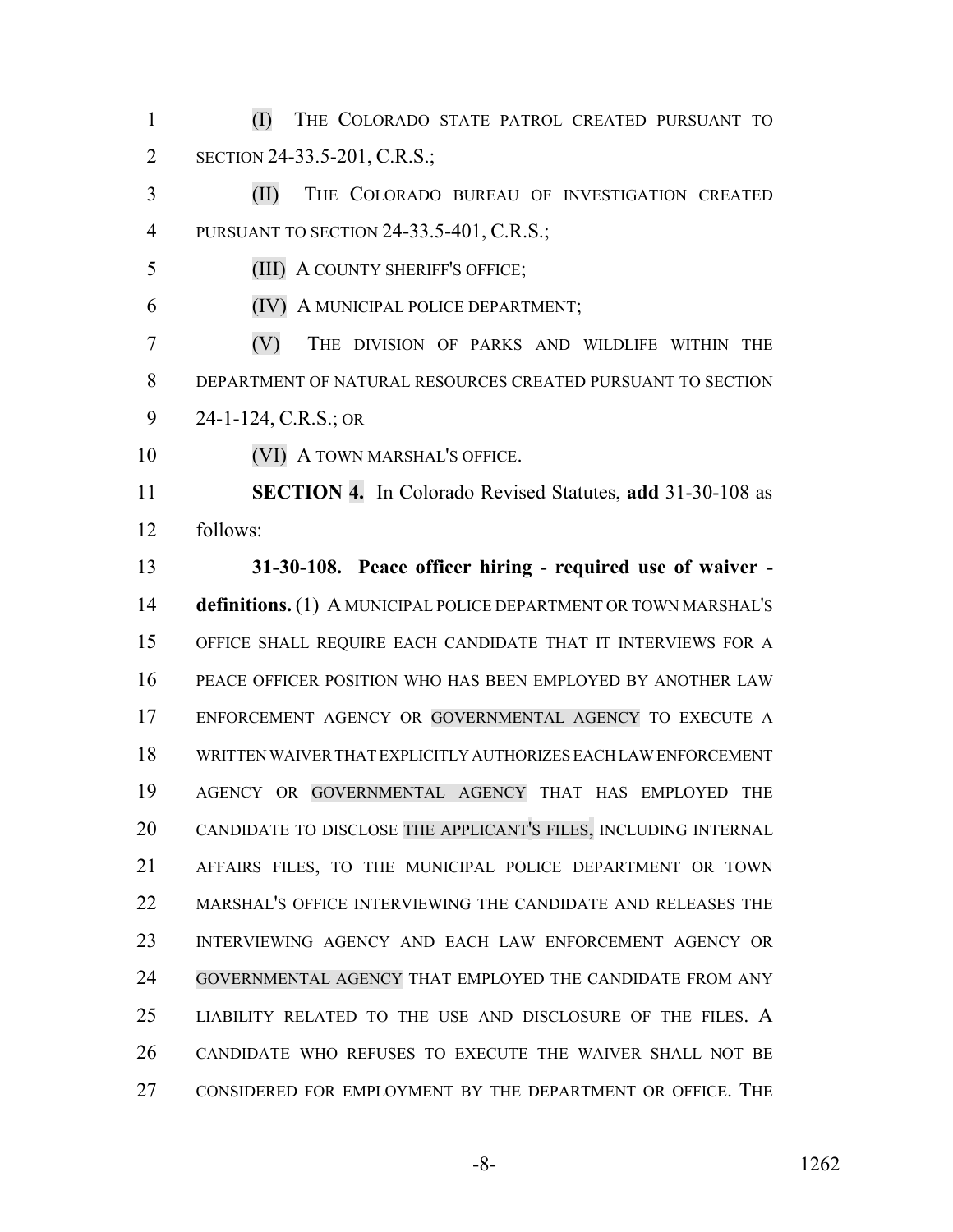DEPARTMENT OR OFFICE INTERVIEWING THE CANDIDATE SHALL, AT LEAST TWENTY-ONE DAYS PRIOR TO MAKING THE HIRING DECISION, SUBMIT THE WAIVER TO EACH LAW ENFORCEMENT AGENCY OR GOVERNMENTAL 4 AGENCY THAT HAS EMPLOYED THE CANDIDATE. A STATE OR LOCAL LAW ENFORCEMENT AGENCY OR GOVERNMENTALAGENCY THAT RECEIVES SUCH A WAIVER SHALL PROVIDE THE DISCLOSURE TO THE MUNICIPAL POLICE DEPARTMENT OR TOWN MARSHAL'S OFFICE THAT IS INTERVIEWING 8 THE CANDIDATE NOT MORE THAN TWENTY-ONE DAYS AFTER SUCH RECEIPT.

 (2) A STATE OR LOCAL LAW ENFORCEMENT AGENCY IS NOT REQUIRED TO PROVIDE THE DISCLOSURES DESCRIBED IN SUBSECTION (1) OF THIS SECTION IF THE AGENCY IS PROHIBITED FROM PROVIDING THE DISCLOSURE PURSUANT TO A BINDING NONDISCLOSURE AGREEMENT TO WHICH THE AGENCY IS A PARTY, WHICH AGREEMENT WAS EXECUTED BEFORE THE EFFECTIVE DATE OF THIS SECTION.

 (3) A STATE OR LOCAL LAW ENFORCEMENT AGENCY OR GOVERNMENTAL AGENCY IS NOT LIABLE FOR COMPLYING WITH THE PROVISIONS OF THIS SECTION OR PARTICIPATING IN AN OFFICIAL ORAL INTERVIEW WITH AN INVESTIGATOR REGARDING THE CANDIDATE.

20 (4) AS USED IN THIS SECTION, UNLESS THE CONTEXT OTHERWISE REQUIRES:

**(a) "FILES" MEANS ALL PERFORMANCE REVIEWS, ANY OTHER FILES**  RELATED TO JOB PERFORMANCE, ADMINISTRATIVE FILES, GRIEVANCES, PREVIOUS PERSONNEL APPLICATIONS, PERSONNEL RELATED CLAIMS, DISCIPLINARY ACTIONS, AND ALL COMPLAINTS, EARLY WARNINGS, AND CONDEMNATIONS.

(b) "STATE OR LOCAL LAW ENFORCEMENT AGENCY" MEANS: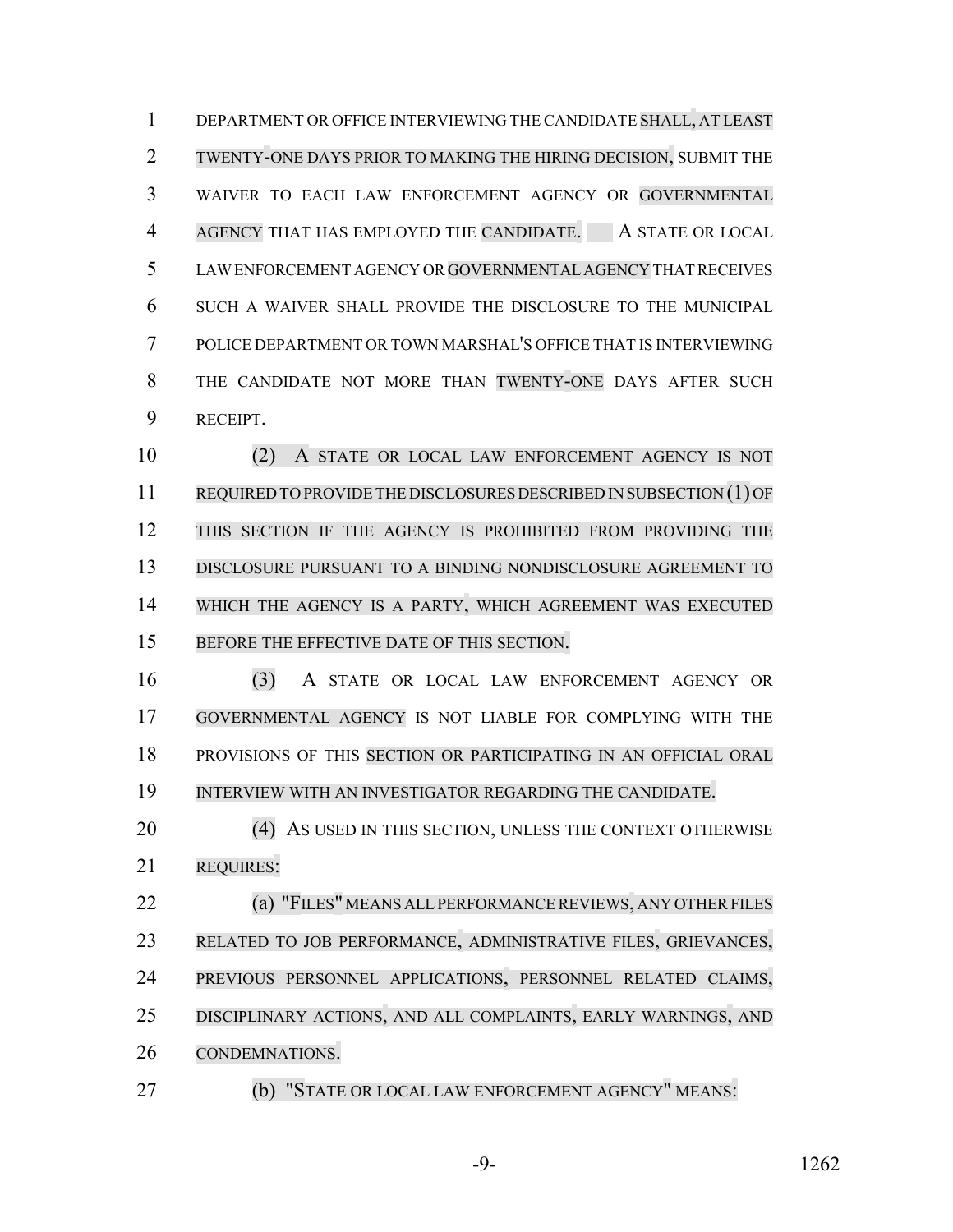(I) THE COLORADO STATE PATROL CREATED PURSUANT TO 2 SECTION 24-33.5-201, C.R.S.;

 (II) THE COLORADO BUREAU OF INVESTIGATION CREATED PURSUANT TO SECTION 24-33.5-401, C.R.S.;

(III) A COUNTY SHERIFF'S OFFICE;

(IV) A MUNICIPAL POLICE DEPARTMENT;

 (V) THE DIVISION OF PARKS AND WILDLIFE WITHIN THE DEPARTMENT OF NATURAL RESOURCES CREATED PURSUANT TO SECTION 24-1-124, C.R.S.; OR

**(VI) A TOWN MARSHAL'S OFFICE.** 

 **SECTION 5.** In Colorado Revised Statutes, **add** 33-9-112 as follows:

 **33-9-112. Peace officer hiring - required use of waiver - definitions.** (1) THE DIVISION SHALL REQUIRE EACH CANDIDATE THAT IT INTERVIEWS FOR A PEACE OFFICER POSITION WHO HAS BEEN EMPLOYED BY ANOTHER LAW ENFORCEMENT AGENCY OR GOVERNMENTAL AGENCY TO EXECUTE A WRITTEN WAIVER THAT EXPLICITLY AUTHORIZES EACH LAW ENFORCEMENT AGENCY OR GOVERNMENTAL AGENCY THAT HAS EMPLOYED THE CANDIDATE TO DISCLOSE THE APPLICANT'S FILES, INCLUDING INTERNAL AFFAIRS FILES, TO THE DIVISION AND RELEASES THE DIVISION AND EACH LAW ENFORCEMENT AGENCY OR GOVERNMENTAL AGENCY THAT EMPLOYED THE CANDIDATE FROM ANY LIABILITY RELATED TO THE USE 23 AND DISCLOSURE OF THE FILES. A CANDIDATE WHO REFUSES TO EXECUTE THE WAIVER SHALL NOT BE CONSIDERED FOR EMPLOYMENT BY THE DIVISION. THE DIVISION SHALL, AT LEAST TWENTY-ONE DAYS PRIOR TO MAKING THE HIRING DECISION, SUBMIT THE WAIVER TO EACH LAW ENFORCEMENT AGENCY OR GOVERNMENTAL AGENCY THAT HAS EMPLOYED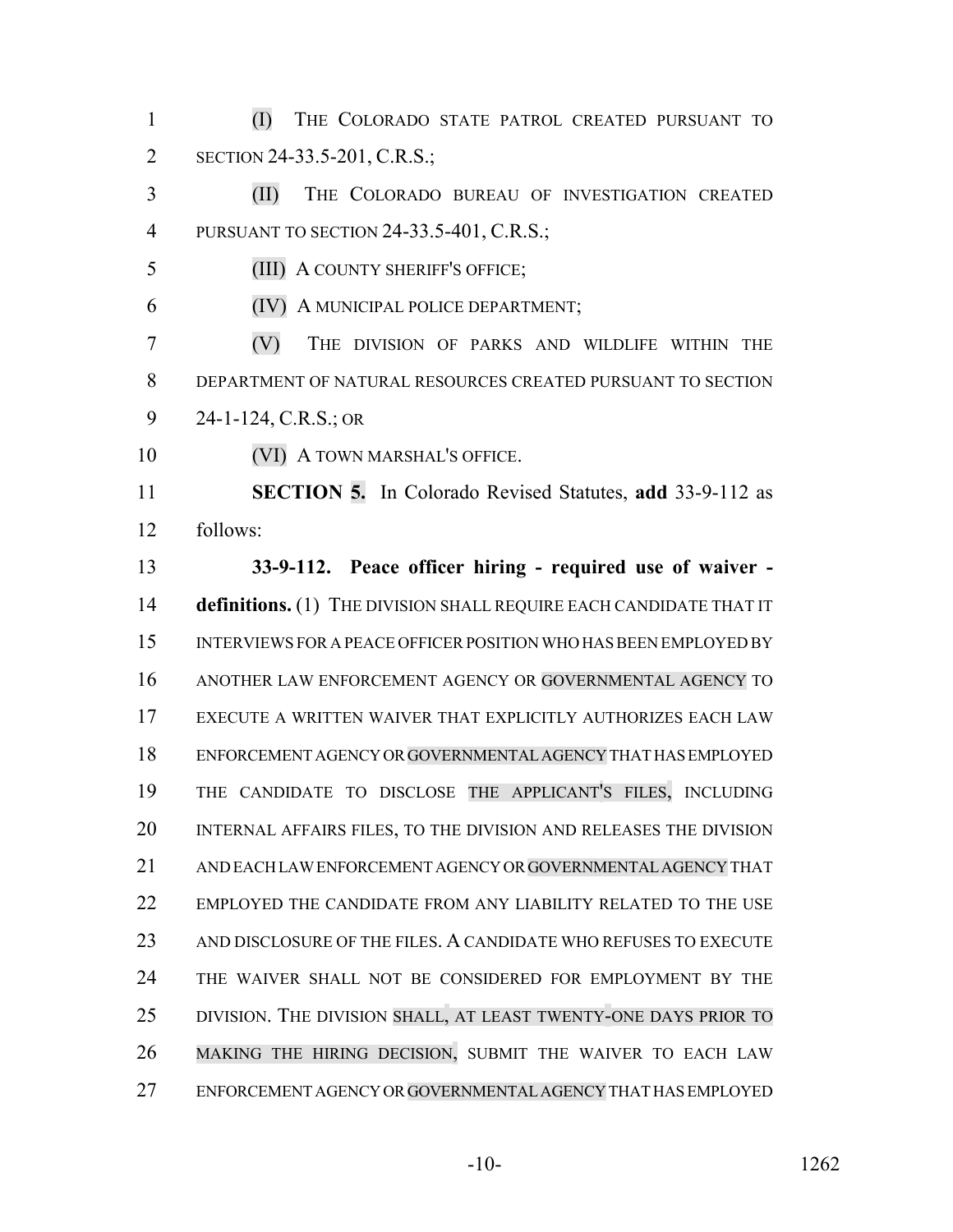1 THE CANDIDATE. A STATE OR LOCAL LAW ENFORCEMENT AGENCY OR GOVERNMENTALAGENCY THAT RECEIVES SUCH A WAIVER SHALL PROVIDE THE DISCLOSURE TO THE DIVISION NOT MORE THAN TWENTY-ONE DAYS AFTER SUCH RECEIPT.

 (2) A STATE OR LOCAL LAW ENFORCEMENT AGENCY IS NOT REQUIRED TO PROVIDE THE DISCLOSURES DESCRIBED IN SUBSECTION (1) OF THIS SECTION IF THE AGENCY IS PROHIBITED FROM PROVIDING THE DISCLOSURE PURSUANT TO A BINDING NONDISCLOSURE AGREEMENT TO WHICH THE AGENCY IS A PARTY, WHICH AGREEMENT WAS EXECUTED 10 BEFORE THE EFFECTIVE DATE OF THIS SECTION.

 (3) A STATE OR LOCAL LAW ENFORCEMENT AGENCY OR GOVERNMENTAL AGENCY IS NOT LIABLE FOR COMPLYING WITH THE PROVISIONS OF THIS SECTION OR PARTICIPATING IN AN OFFICIAL ORAL INTERVIEW WITH AN INVESTIGATOR REGARDING THE CANDIDATE.

 (4) AS USED IN THIS SECTION, UNLESS THE CONTEXT OTHERWISE REQUIRES:

 (a) "FILES" MEANS ALLPERFORMANCEREVIEWS, ANY OTHERFILES RELATED TO JOB PERFORMANCE, ADMINISTRATIVE FILES, GRIEVANCES, PREVIOUS PERSONNEL APPLICATIONS, PERSONNEL RELATED CLAIMS, DISCIPLINARY ACTIONS, AND ALL COMPLAINTS, EARLY WARNINGS, AND CONDEMNATIONS.

(b) "STATE OR LOCAL LAW ENFORCEMENT AGENCY" MEANS:

 (I) THE COLORADO STATE PATROL CREATED PURSUANT TO SECTION 24-33.5-201, C.R.S.;

 (II) THE COLORADO BUREAU OF INVESTIGATION CREATED PURSUANT TO SECTION 24-33.5-401, C.R.S.;

**(III) A COUNTY SHERIFF'S OFFICE;**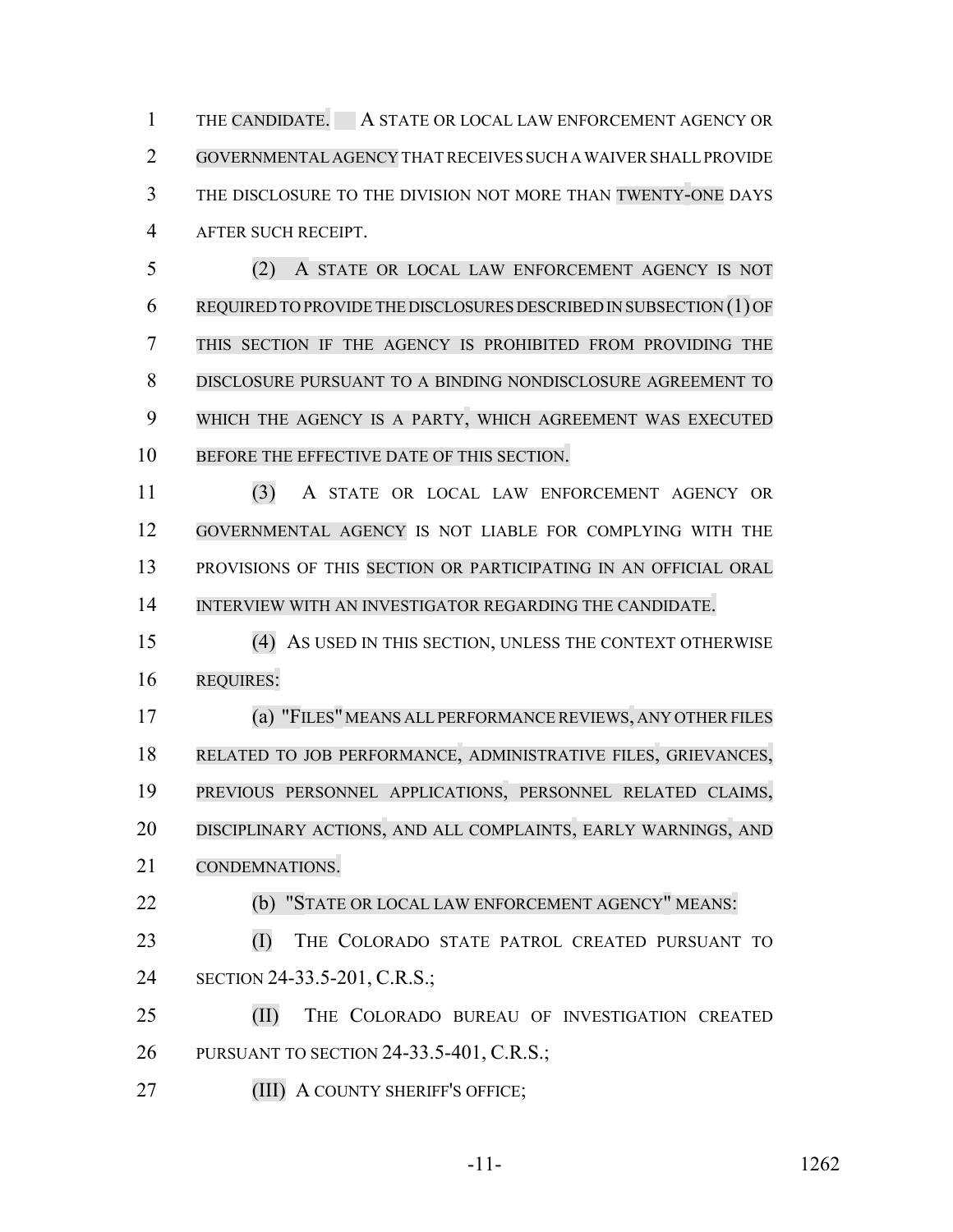| $\mathbf{1}$   | (IV) A MUNICIPAL POLICE DEPARTMENT;                                                      |
|----------------|------------------------------------------------------------------------------------------|
| $\overline{2}$ | (V)<br>THE DIVISION OF PARKS AND WILDLIFE WITHIN THE                                     |
| 3              | DEPARTMENT OF NATURAL RESOURCES CREATED PURSUANT TO SECTION                              |
| $\overline{4}$ | 24-1-124, C.R.S.; OR                                                                     |
| 5              | (VI) A TOWN MARSHAL'S OFFICE.                                                            |
| 6              | <b>SECTION 6.</b> In Colorado Revised Statutes, 24-31-305, amend                         |
| 7              | $(1.5)$ as follows:                                                                      |
| 8              | 24-31-305. Certification - issuance - renewal - revocation.                              |
| 9              | $(1.5)$ (a) The P.O.S.T. board shall deny certification to any person                    |
| 10             | who has been convicted of:                                                               |
| 11             | $(a)$ (I) A felony;                                                                      |
| 12             | $\overline{(b)}$ (II) Any misdemeanor in violation of sections 18-3-204,                 |
| 13             | 18-3-402, 18-3-404, 18-3-405.5, and 18-3-412.5, C.R.S.;                                  |
| 14             | (c) (III) Any misdemeanor in violation of sections $18-7-201$ ,                          |
| 15             | 18-7-202, 18-7-203, 18-7-204, 18-7-302, and 18-7-601, C.R.S.;                            |
| 16             | $\left(\frac{d}{d}\right)$ (IV) Any misdemeanor in violation of any section of article 8 |
| 17             | of title $18, C.R.S.;$                                                                   |
| 18             | (e) (V) Any misdemeanor in violation of sections $18-9-111$ and                          |
| 19             | $18-9-121, C.R.S.;$                                                                      |
| 20             | $(f)$ (VI) Any misdemeanor in violation of sections 18-18-404,                           |
| 21             | 18-18-405, 18-18-406, and 18-18-411, C.R.S.;                                             |
| 22             | $\left(\frac{1}{2}\right)$ (VII) Any misdemeanor in violation of section 18-6-403 (3)    |
| 23             | $(b.5)$ , C.R.S., as it existed prior to July 1, 2006;                                   |
| 24             | $\left(\frac{h}{h}\right)$ (VIII) Any misdemeanor in violation of federal law or the law |
| 25             | of any state that is the equivalent of any of the offenses specified in                  |
| 26             | paragraphs (a) to (g) of this subsection $(1.5)$ ; or                                    |
| 27             | $\overrightarrow{(t)}$ (IX) Any local municipal ordinance that is the equivalent of      |